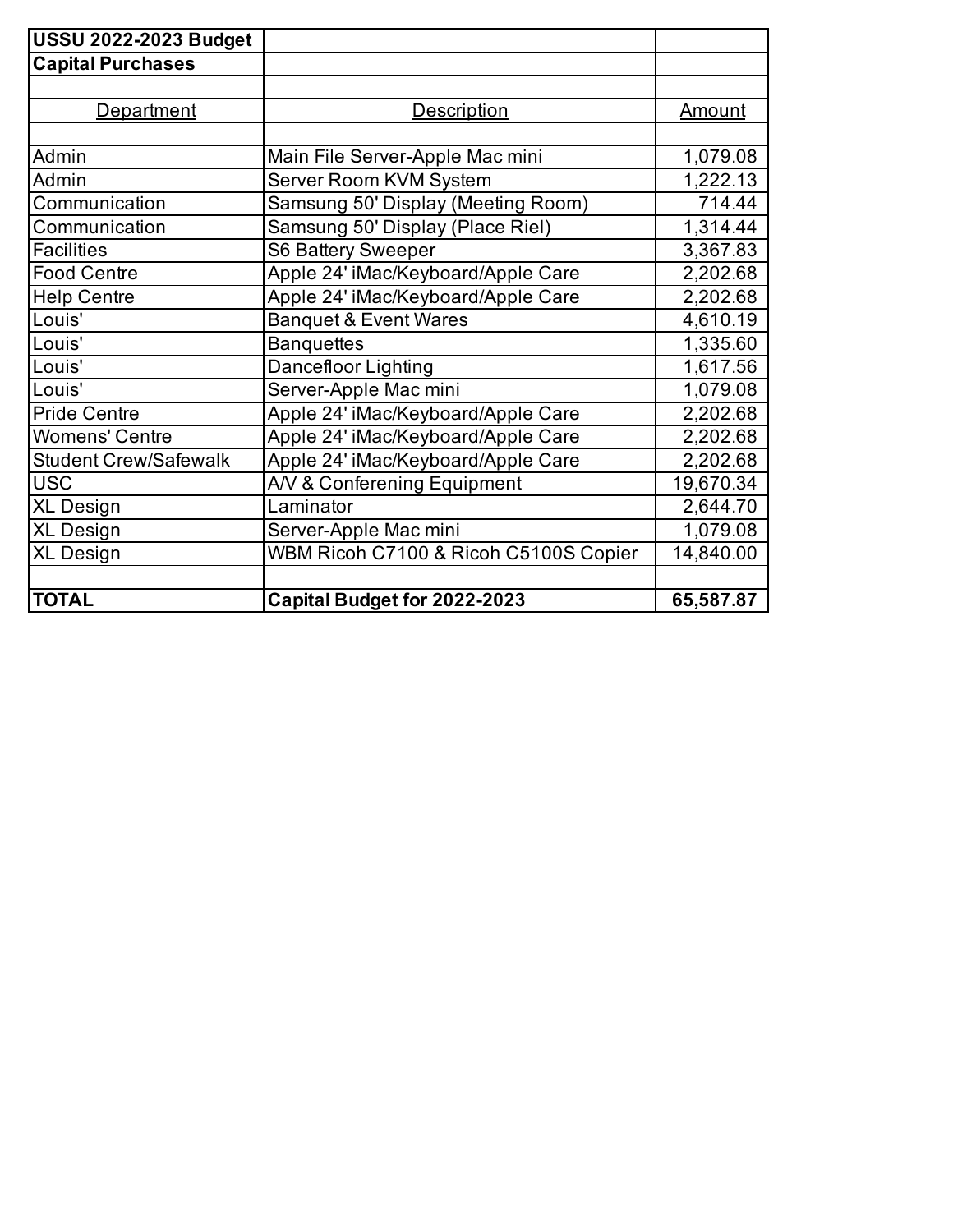|                       |                             |                                                                                                                                                            | <b>USSU - Facilities</b> |  |                                                                           |  |
|-----------------------|-----------------------------|------------------------------------------------------------------------------------------------------------------------------------------------------------|--------------------------|--|---------------------------------------------------------------------------|--|
|                       |                             |                                                                                                                                                            |                          |  |                                                                           |  |
| <b>Purchase:</b>      |                             |                                                                                                                                                            |                          |  |                                                                           |  |
|                       | S6 Battery Sweeper          |                                                                                                                                                            |                          |  |                                                                           |  |
|                       |                             |                                                                                                                                                            |                          |  |                                                                           |  |
| <b>Purpose</b>        |                             |                                                                                                                                                            |                          |  |                                                                           |  |
|                       |                             | To streamline work flow processes with the goal of minimizing the repetitive                                                                               |                          |  |                                                                           |  |
|                       |                             | motions on staff member's bodies. This machine is ergonomically correct and<br>will remove the pressures of the back and forth motions of sweeping in high |                          |  |                                                                           |  |
|                       |                             |                                                                                                                                                            |                          |  |                                                                           |  |
| <b>Purchase Price</b> |                             |                                                                                                                                                            |                          |  |                                                                           |  |
|                       |                             | S6 Battery Sweeper Machine: \$2985.20 + PST = \$3,164.32                                                                                                   |                          |  |                                                                           |  |
|                       |                             | Gel Battery: \$192 + PST = \$203.52                                                                                                                        |                          |  |                                                                           |  |
|                       | Total with PST = \$3,367.84 |                                                                                                                                                            |                          |  |                                                                           |  |
|                       |                             |                                                                                                                                                            |                          |  |                                                                           |  |
|                       |                             |                                                                                                                                                            |                          |  |                                                                           |  |
|                       |                             |                                                                                                                                                            |                          |  |                                                                           |  |
|                       |                             |                                                                                                                                                            |                          |  |                                                                           |  |
|                       |                             |                                                                                                                                                            |                          |  |                                                                           |  |
|                       |                             |                                                                                                                                                            |                          |  |                                                                           |  |
|                       |                             |                                                                                                                                                            |                          |  |                                                                           |  |
|                       | <b>Consumable Costs</b>     |                                                                                                                                                            |                          |  |                                                                           |  |
|                       |                             | \$149.26 + \$11.52 GST on both items. Total \$160.78                                                                                                       |                          |  |                                                                           |  |
|                       |                             |                                                                                                                                                            |                          |  |                                                                           |  |
|                       |                             |                                                                                                                                                            |                          |  |                                                                           |  |
|                       |                             |                                                                                                                                                            |                          |  |                                                                           |  |
|                       |                             |                                                                                                                                                            |                          |  |                                                                           |  |
|                       |                             |                                                                                                                                                            |                          |  |                                                                           |  |
|                       |                             |                                                                                                                                                            |                          |  |                                                                           |  |
|                       |                             |                                                                                                                                                            |                          |  |                                                                           |  |
|                       |                             | <b>Service/Maintenance/Warranty Costs</b>                                                                                                                  |                          |  |                                                                           |  |
|                       |                             | The Battery Sweeper and Gel Battery both have a 1 year warranty.                                                                                           |                          |  |                                                                           |  |
|                       |                             |                                                                                                                                                            |                          |  |                                                                           |  |
|                       |                             |                                                                                                                                                            |                          |  |                                                                           |  |
|                       |                             |                                                                                                                                                            |                          |  |                                                                           |  |
|                       |                             |                                                                                                                                                            |                          |  |                                                                           |  |
|                       |                             |                                                                                                                                                            |                          |  |                                                                           |  |
|                       |                             |                                                                                                                                                            |                          |  |                                                                           |  |
|                       |                             |                                                                                                                                                            |                          |  |                                                                           |  |
| <b>Rational</b>       |                             |                                                                                                                                                            |                          |  |                                                                           |  |
|                       |                             |                                                                                                                                                            |                          |  |                                                                           |  |
|                       |                             |                                                                                                                                                            |                          |  | Our main entrances collect a lot of gravel and debris from the main doors |  |
|                       |                             | opening as often as they do. The sweeping of these areas multiple times of                                                                                 |                          |  |                                                                           |  |
|                       |                             | day impacts repetitive motions by the janitorial team to their bodies. This walk                                                                           |                          |  |                                                                           |  |
|                       |                             | behind, battery powered machine, will help minimize that impact on their                                                                                   |                          |  |                                                                           |  |
|                       |                             | bodies. This machine is ergonomically correct. Many injuries on a custodial                                                                                |                          |  |                                                                           |  |
|                       |                             | team is from repetivitie motions, and this will help lessen the impact to their                                                                            |                          |  |                                                                           |  |
|                       |                             | bodies, by having the machine do the "heavy lifting" and the removal of the                                                                                |                          |  |                                                                           |  |
|                       |                             | back and forth sweeping motion. The janitors still sweep in certain areas, but                                                                             |                          |  |                                                                           |  |
|                       |                             | our main entrances are tended to multiple times a day as gravel is tracked in                                                                              |                          |  |                                                                           |  |
|                       |                             | througout the day. We also want to effectively remove the gravel quickly so it                                                                             |                          |  |                                                                           |  |
|                       |                             | doesn't carry on throughout the main floor.                                                                                                                |                          |  |                                                                           |  |
|                       |                             |                                                                                                                                                            |                          |  |                                                                           |  |
|                       |                             |                                                                                                                                                            |                          |  |                                                                           |  |
|                       |                             |                                                                                                                                                            |                          |  |                                                                           |  |
|                       |                             |                                                                                                                                                            |                          |  |                                                                           |  |
|                       |                             |                                                                                                                                                            |                          |  |                                                                           |  |
|                       |                             |                                                                                                                                                            |                          |  |                                                                           |  |
|                       |                             |                                                                                                                                                            |                          |  |                                                                           |  |
|                       |                             |                                                                                                                                                            |                          |  |                                                                           |  |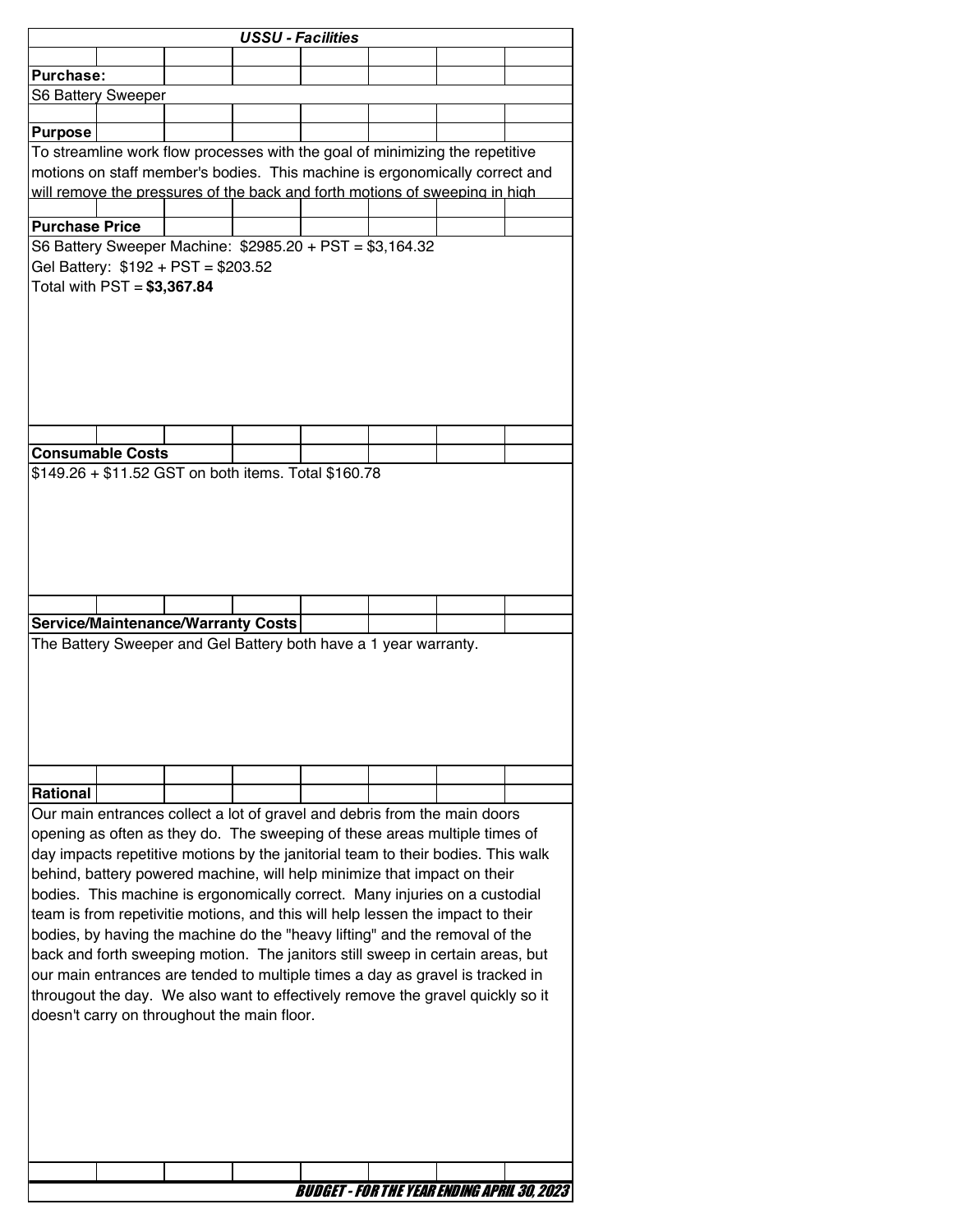|                       |                            |                                                | <b>USSU-IT Services</b>                                                     |  |  |
|-----------------------|----------------------------|------------------------------------------------|-----------------------------------------------------------------------------|--|--|
|                       |                            |                                                |                                                                             |  |  |
| <b>Purchase:</b>      |                            |                                                |                                                                             |  |  |
|                       | Five new iMacs for Centres |                                                |                                                                             |  |  |
|                       |                            |                                                |                                                                             |  |  |
| <b>Purpose</b>        |                            |                                                | Replace iMacs in the Centres (Food, Help, Pride, Women's & Student Crew)    |  |  |
|                       |                            |                                                | with Apple 24" iMacs. The existing iMacs will be moved to the Janitors (2), |  |  |
|                       |                            | Exam files (2) and Services POS.               |                                                                             |  |  |
|                       |                            |                                                |                                                                             |  |  |
| <b>Purchase Price</b> |                            |                                                |                                                                             |  |  |
|                       |                            |                                                | Apple 24" iMac (M1 processor, 8GB RAM, 256GB SSD) - \$1,849.00              |  |  |
|                       |                            |                                                | Upgrade keyboard to Magic Keyboard with Numeric Keypad - \$30.00            |  |  |
|                       |                            | AppleCare+ extended warranty - \$199.00        |                                                                             |  |  |
|                       |                            |                                                | $5 \times$ \$2,078.00 = \$10,390.00 + PST (\$623.40) = \$11,013.40          |  |  |
|                       |                            |                                                |                                                                             |  |  |
|                       |                            |                                                |                                                                             |  |  |
|                       |                            |                                                |                                                                             |  |  |
|                       |                            |                                                |                                                                             |  |  |
|                       |                            |                                                |                                                                             |  |  |
|                       |                            |                                                |                                                                             |  |  |
|                       | <b>Consumable Costs</b>    |                                                |                                                                             |  |  |
| \$519.50 GST          |                            |                                                |                                                                             |  |  |
|                       |                            |                                                |                                                                             |  |  |
|                       |                            |                                                |                                                                             |  |  |
|                       |                            |                                                |                                                                             |  |  |
|                       |                            |                                                |                                                                             |  |  |
|                       |                            |                                                |                                                                             |  |  |
|                       |                            |                                                |                                                                             |  |  |
|                       |                            |                                                |                                                                             |  |  |
|                       |                            |                                                |                                                                             |  |  |
|                       |                            | <b>Service/Maintenance/Warranty Costs</b>      |                                                                             |  |  |
|                       |                            |                                                | Above price include the purchase of the AppleCare 3 year extended warranty  |  |  |
| for the five iMacs.   |                            |                                                |                                                                             |  |  |
|                       |                            |                                                |                                                                             |  |  |
|                       |                            |                                                |                                                                             |  |  |
|                       |                            |                                                |                                                                             |  |  |
|                       |                            |                                                |                                                                             |  |  |
|                       |                            |                                                |                                                                             |  |  |
| <b>Rational</b>       |                            |                                                |                                                                             |  |  |
|                       |                            | See the attached IT Purchase Plan for details. |                                                                             |  |  |
|                       |                            |                                                |                                                                             |  |  |
|                       |                            |                                                |                                                                             |  |  |
|                       |                            |                                                |                                                                             |  |  |
|                       |                            |                                                |                                                                             |  |  |
|                       |                            |                                                |                                                                             |  |  |
|                       |                            |                                                |                                                                             |  |  |
|                       |                            |                                                |                                                                             |  |  |
|                       |                            |                                                |                                                                             |  |  |
|                       |                            |                                                |                                                                             |  |  |
|                       |                            |                                                |                                                                             |  |  |
|                       |                            |                                                |                                                                             |  |  |
|                       |                            |                                                |                                                                             |  |  |
|                       |                            |                                                |                                                                             |  |  |
|                       |                            |                                                |                                                                             |  |  |
|                       |                            |                                                |                                                                             |  |  |
|                       |                            |                                                |                                                                             |  |  |
|                       |                            |                                                |                                                                             |  |  |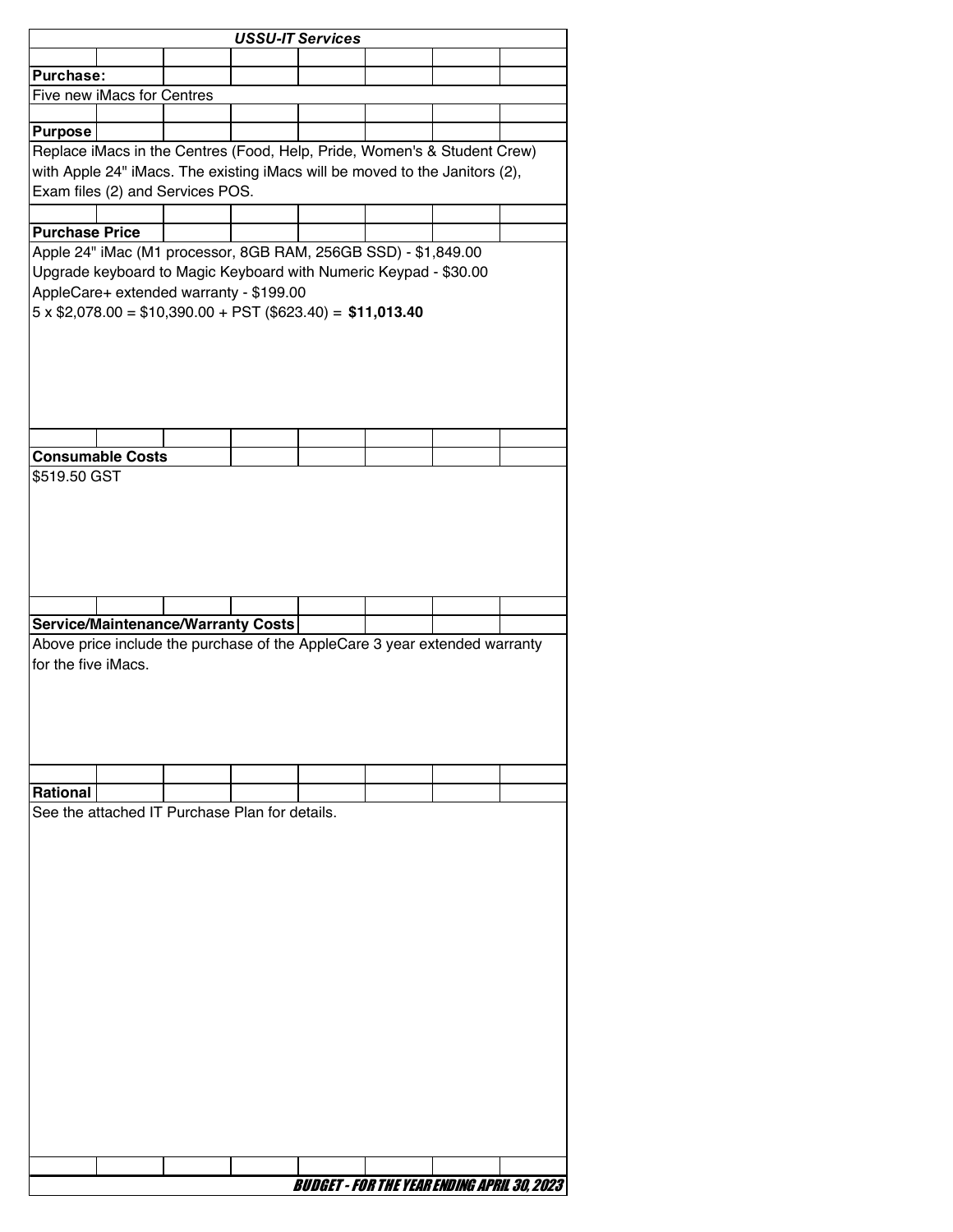|                                                                               |  | <b>USSU-IT Services</b> |                                                    |  |  |
|-------------------------------------------------------------------------------|--|-------------------------|----------------------------------------------------|--|--|
|                                                                               |  |                         |                                                    |  |  |
| Purchase:                                                                     |  |                         |                                                    |  |  |
| Three new Mac minis for servers                                               |  |                         |                                                    |  |  |
|                                                                               |  |                         |                                                    |  |  |
| <b>Purpose</b>                                                                |  |                         |                                                    |  |  |
| Replace Mac minis used as servers (main file server, XL Design server, Louis' |  |                         |                                                    |  |  |
| POS server). The existing Mac minis will be moved the advertising display     |  |                         |                                                    |  |  |
| fleet.                                                                        |  |                         |                                                    |  |  |
|                                                                               |  |                         |                                                    |  |  |
| <b>Purchase Price</b>                                                         |  |                         |                                                    |  |  |
| Apple Mac mini (M1 processor, 8GB RAM, 256GB SSD) - \$899.00                  |  |                         |                                                    |  |  |
| AppleCare+ extended warranty - \$119.00                                       |  |                         |                                                    |  |  |
| $3 \times $1,018.00 = $3,054.00 + PST ($183.24) = $3,237.24$                  |  |                         |                                                    |  |  |
|                                                                               |  |                         |                                                    |  |  |
|                                                                               |  |                         |                                                    |  |  |
|                                                                               |  |                         |                                                    |  |  |
|                                                                               |  |                         |                                                    |  |  |
|                                                                               |  |                         |                                                    |  |  |
|                                                                               |  |                         |                                                    |  |  |
|                                                                               |  |                         |                                                    |  |  |
| <b>Consumable Costs</b>                                                       |  |                         |                                                    |  |  |
| \$152.70 GST                                                                  |  |                         |                                                    |  |  |
|                                                                               |  |                         |                                                    |  |  |
|                                                                               |  |                         |                                                    |  |  |
|                                                                               |  |                         |                                                    |  |  |
|                                                                               |  |                         |                                                    |  |  |
|                                                                               |  |                         |                                                    |  |  |
|                                                                               |  |                         |                                                    |  |  |
|                                                                               |  |                         |                                                    |  |  |
| <b>Service/Maintenance/Warranty Costs</b>                                     |  |                         |                                                    |  |  |
|                                                                               |  |                         |                                                    |  |  |
|                                                                               |  |                         |                                                    |  |  |
| Above price include the purchase of the AppleCare 3 year extended warranty    |  |                         |                                                    |  |  |
| for the three Mac minis.                                                      |  |                         |                                                    |  |  |
|                                                                               |  |                         |                                                    |  |  |
|                                                                               |  |                         |                                                    |  |  |
|                                                                               |  |                         |                                                    |  |  |
|                                                                               |  |                         |                                                    |  |  |
|                                                                               |  |                         |                                                    |  |  |
| <b>Rational</b>                                                               |  |                         |                                                    |  |  |
| See the attached IT Purchase Plan for details.                                |  |                         |                                                    |  |  |
|                                                                               |  |                         |                                                    |  |  |
|                                                                               |  |                         |                                                    |  |  |
|                                                                               |  |                         |                                                    |  |  |
|                                                                               |  |                         |                                                    |  |  |
|                                                                               |  |                         |                                                    |  |  |
|                                                                               |  |                         |                                                    |  |  |
|                                                                               |  |                         |                                                    |  |  |
|                                                                               |  |                         |                                                    |  |  |
|                                                                               |  |                         |                                                    |  |  |
|                                                                               |  |                         |                                                    |  |  |
|                                                                               |  |                         |                                                    |  |  |
|                                                                               |  |                         |                                                    |  |  |
|                                                                               |  |                         |                                                    |  |  |
|                                                                               |  |                         |                                                    |  |  |
|                                                                               |  |                         |                                                    |  |  |
|                                                                               |  |                         |                                                    |  |  |
|                                                                               |  |                         |                                                    |  |  |
|                                                                               |  |                         |                                                    |  |  |
|                                                                               |  |                         | <b>BUDGET - FOR THE YEAR ENDING APRIL 30, 2023</b> |  |  |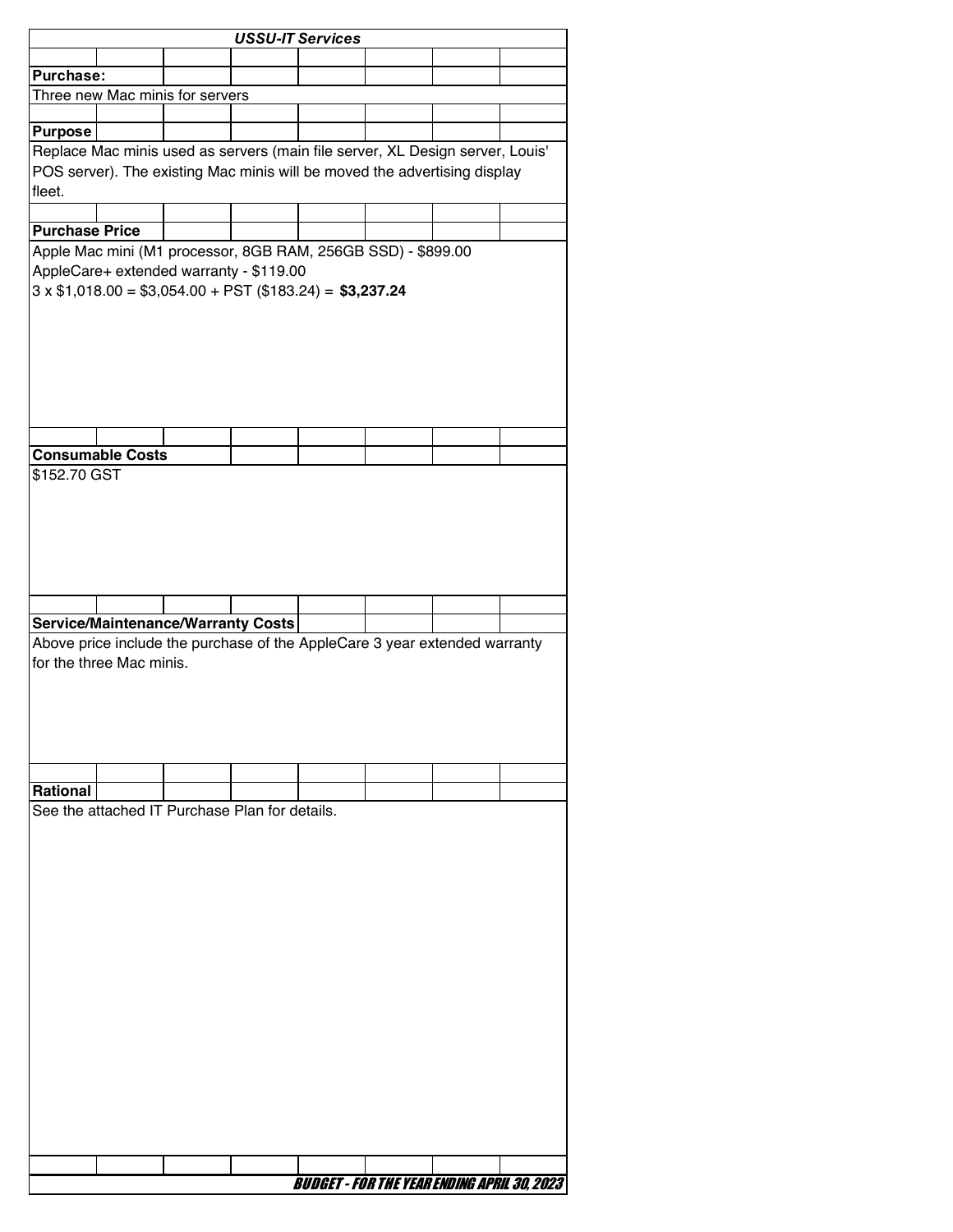|                                                                     |                         |                                                |  | <b>USSU-IT Services</b>                                       |  |  |  |  |  |  |
|---------------------------------------------------------------------|-------------------------|------------------------------------------------|--|---------------------------------------------------------------|--|--|--|--|--|--|
|                                                                     |                         |                                                |  |                                                               |  |  |  |  |  |  |
| Purchase:                                                           |                         |                                                |  |                                                               |  |  |  |  |  |  |
|                                                                     | Server room KVM system  |                                                |  |                                                               |  |  |  |  |  |  |
|                                                                     |                         |                                                |  |                                                               |  |  |  |  |  |  |
| <b>Purpose</b>                                                      |                         |                                                |  |                                                               |  |  |  |  |  |  |
|                                                                     |                         |                                                |  | Our server room has four computers and to save space we use a |  |  |  |  |  |  |
|                                                                     |                         |                                                |  | Keyboard/Video/Mouse (KVM) system to only require one         |  |  |  |  |  |  |
| display/keyboard/mouse and allow switching between the four severs. |                         |                                                |  |                                                               |  |  |  |  |  |  |
|                                                                     |                         |                                                |  |                                                               |  |  |  |  |  |  |
| <b>Purchase Price</b>                                               |                         |                                                |  |                                                               |  |  |  |  |  |  |
|                                                                     |                         | Startech 4 port HDMI KVM Switch - \$632.99     |  |                                                               |  |  |  |  |  |  |
|                                                                     |                         |                                                |  | Startech VGA to HDMI adapter - $$94.99 \times 2 = $189.98$    |  |  |  |  |  |  |
|                                                                     |                         | Samsung 24" Monitor - \$229.98                 |  |                                                               |  |  |  |  |  |  |
| HDMI Cables - \$100.00                                              |                         |                                                |  |                                                               |  |  |  |  |  |  |
|                                                                     |                         | $$1,152.95 + PST ($69.18) = $1,222.13$         |  |                                                               |  |  |  |  |  |  |
|                                                                     |                         |                                                |  |                                                               |  |  |  |  |  |  |
|                                                                     |                         |                                                |  |                                                               |  |  |  |  |  |  |
|                                                                     |                         |                                                |  |                                                               |  |  |  |  |  |  |
|                                                                     |                         |                                                |  |                                                               |  |  |  |  |  |  |
|                                                                     |                         |                                                |  |                                                               |  |  |  |  |  |  |
|                                                                     | <b>Consumable Costs</b> |                                                |  |                                                               |  |  |  |  |  |  |
| \$57.65 GST                                                         |                         |                                                |  |                                                               |  |  |  |  |  |  |
|                                                                     |                         |                                                |  |                                                               |  |  |  |  |  |  |
|                                                                     |                         |                                                |  |                                                               |  |  |  |  |  |  |
|                                                                     |                         |                                                |  |                                                               |  |  |  |  |  |  |
|                                                                     |                         |                                                |  |                                                               |  |  |  |  |  |  |
|                                                                     |                         |                                                |  |                                                               |  |  |  |  |  |  |
|                                                                     |                         |                                                |  |                                                               |  |  |  |  |  |  |
|                                                                     |                         |                                                |  |                                                               |  |  |  |  |  |  |
|                                                                     |                         | <b>Service/Maintenance/Warranty Costs</b>      |  |                                                               |  |  |  |  |  |  |
| n/a                                                                 |                         |                                                |  |                                                               |  |  |  |  |  |  |
|                                                                     |                         |                                                |  |                                                               |  |  |  |  |  |  |
|                                                                     |                         |                                                |  |                                                               |  |  |  |  |  |  |
|                                                                     |                         |                                                |  |                                                               |  |  |  |  |  |  |
|                                                                     |                         |                                                |  |                                                               |  |  |  |  |  |  |
|                                                                     |                         |                                                |  |                                                               |  |  |  |  |  |  |
|                                                                     |                         |                                                |  |                                                               |  |  |  |  |  |  |
|                                                                     |                         |                                                |  |                                                               |  |  |  |  |  |  |
| Rational                                                            |                         |                                                |  |                                                               |  |  |  |  |  |  |
|                                                                     |                         | See the attached IT Purchase Plan for details. |  |                                                               |  |  |  |  |  |  |
|                                                                     |                         |                                                |  |                                                               |  |  |  |  |  |  |
|                                                                     |                         |                                                |  |                                                               |  |  |  |  |  |  |
|                                                                     |                         |                                                |  |                                                               |  |  |  |  |  |  |
|                                                                     |                         |                                                |  |                                                               |  |  |  |  |  |  |
|                                                                     |                         |                                                |  |                                                               |  |  |  |  |  |  |
|                                                                     |                         |                                                |  |                                                               |  |  |  |  |  |  |
|                                                                     |                         |                                                |  |                                                               |  |  |  |  |  |  |
|                                                                     |                         |                                                |  |                                                               |  |  |  |  |  |  |
|                                                                     |                         |                                                |  |                                                               |  |  |  |  |  |  |
|                                                                     |                         |                                                |  |                                                               |  |  |  |  |  |  |
|                                                                     |                         |                                                |  |                                                               |  |  |  |  |  |  |
|                                                                     |                         |                                                |  |                                                               |  |  |  |  |  |  |
|                                                                     |                         |                                                |  |                                                               |  |  |  |  |  |  |
|                                                                     |                         |                                                |  |                                                               |  |  |  |  |  |  |
|                                                                     |                         |                                                |  |                                                               |  |  |  |  |  |  |
|                                                                     |                         |                                                |  |                                                               |  |  |  |  |  |  |
|                                                                     |                         |                                                |  |                                                               |  |  |  |  |  |  |
|                                                                     |                         |                                                |  |                                                               |  |  |  |  |  |  |
|                                                                     |                         |                                                |  | <b>BUDGET - FOR THE YEAR ENDING APRIL 30, 2023</b>            |  |  |  |  |  |  |
|                                                                     |                         |                                                |  |                                                               |  |  |  |  |  |  |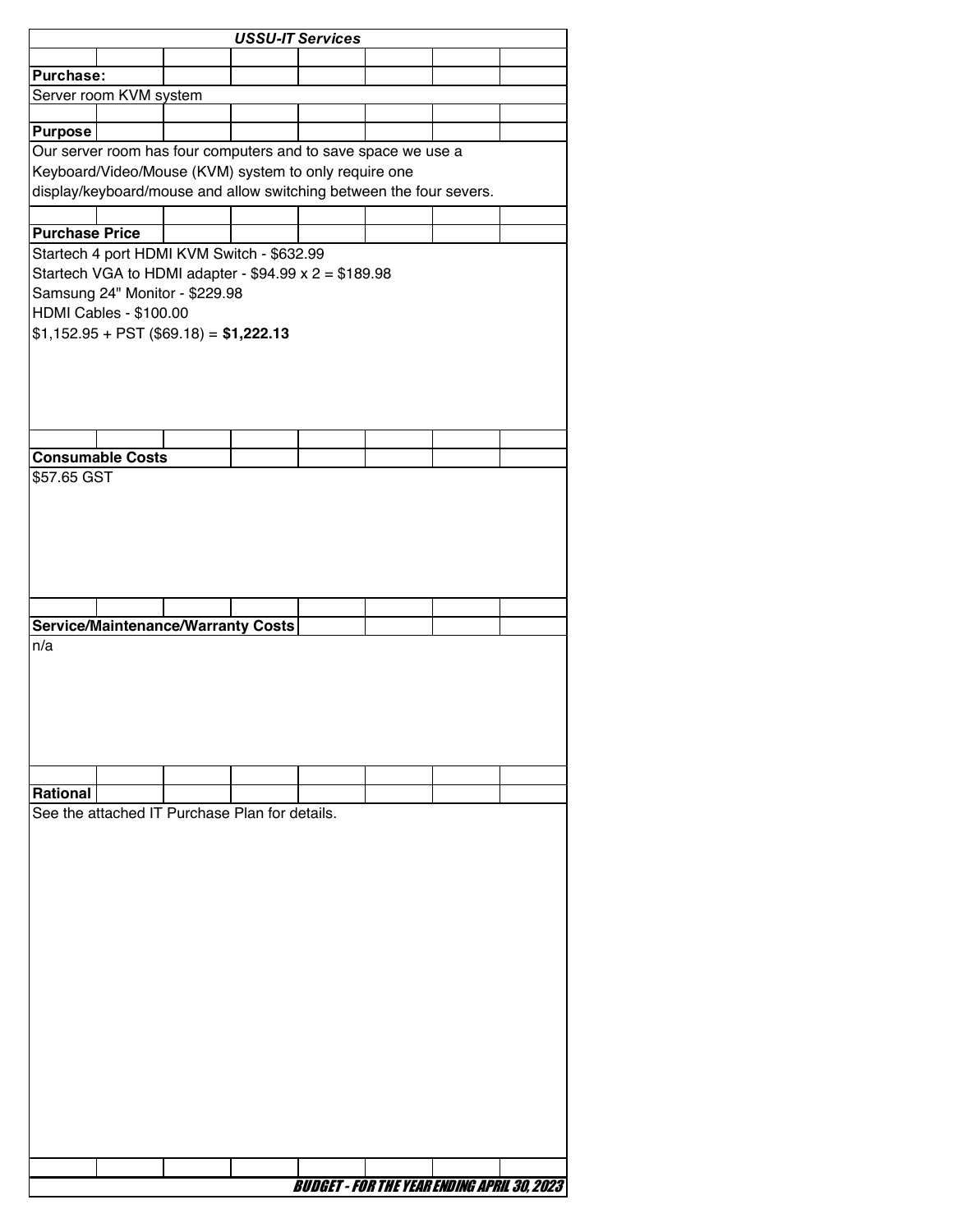|                                                                                 | <b>USSU-IT Services</b> |                                                |  |                                                              |  |  |  |  |  |
|---------------------------------------------------------------------------------|-------------------------|------------------------------------------------|--|--------------------------------------------------------------|--|--|--|--|--|
|                                                                                 |                         |                                                |  |                                                              |  |  |  |  |  |
| Purchase:                                                                       |                         |                                                |  |                                                              |  |  |  |  |  |
|                                                                                 |                         | Samsung 50" Display (Advertising System)       |  |                                                              |  |  |  |  |  |
|                                                                                 |                         |                                                |  |                                                              |  |  |  |  |  |
| <b>Purpose</b>                                                                  |                         |                                                |  |                                                              |  |  |  |  |  |
| Replace the existing 42" display that was purchased in 2012. This is located in |                         |                                                |  |                                                              |  |  |  |  |  |
|                                                                                 |                         |                                                |  | Place Riel at the top of the stairs leading to food court.   |  |  |  |  |  |
|                                                                                 |                         |                                                |  |                                                              |  |  |  |  |  |
| <b>Purchase Price</b>                                                           |                         |                                                |  |                                                              |  |  |  |  |  |
|                                                                                 |                         | Samsung 50" TU7000 Ultra HD display - \$649.00 |  |                                                              |  |  |  |  |  |
| HDMI Cable - \$25.00                                                            |                         |                                                |  |                                                              |  |  |  |  |  |
| $$674.00 + PST ($40.44) = $714.44$                                              |                         |                                                |  |                                                              |  |  |  |  |  |
|                                                                                 |                         |                                                |  |                                                              |  |  |  |  |  |
|                                                                                 |                         |                                                |  | U of S Facilities lift/labour to replace/install = $$600.00$ |  |  |  |  |  |
|                                                                                 |                         |                                                |  |                                                              |  |  |  |  |  |
| $Total = $1,314.44$                                                             |                         |                                                |  |                                                              |  |  |  |  |  |
|                                                                                 |                         |                                                |  |                                                              |  |  |  |  |  |
|                                                                                 |                         |                                                |  |                                                              |  |  |  |  |  |
|                                                                                 |                         |                                                |  |                                                              |  |  |  |  |  |
| <b>Consumable Costs</b>                                                         |                         |                                                |  |                                                              |  |  |  |  |  |
| \$33.70 GST                                                                     |                         |                                                |  |                                                              |  |  |  |  |  |
|                                                                                 |                         |                                                |  |                                                              |  |  |  |  |  |
|                                                                                 |                         |                                                |  |                                                              |  |  |  |  |  |
|                                                                                 |                         |                                                |  |                                                              |  |  |  |  |  |
|                                                                                 |                         |                                                |  |                                                              |  |  |  |  |  |
|                                                                                 |                         |                                                |  |                                                              |  |  |  |  |  |
|                                                                                 |                         |                                                |  |                                                              |  |  |  |  |  |
|                                                                                 |                         |                                                |  |                                                              |  |  |  |  |  |
| <b>Service/Maintenance/Warranty Costs</b><br>n/a                                |                         |                                                |  |                                                              |  |  |  |  |  |
|                                                                                 |                         |                                                |  |                                                              |  |  |  |  |  |
|                                                                                 |                         |                                                |  |                                                              |  |  |  |  |  |
|                                                                                 |                         |                                                |  |                                                              |  |  |  |  |  |
|                                                                                 |                         |                                                |  |                                                              |  |  |  |  |  |
|                                                                                 |                         |                                                |  |                                                              |  |  |  |  |  |
|                                                                                 |                         |                                                |  |                                                              |  |  |  |  |  |
|                                                                                 |                         |                                                |  |                                                              |  |  |  |  |  |
| <b>Rational</b>                                                                 |                         |                                                |  |                                                              |  |  |  |  |  |
|                                                                                 |                         | See the attached IT Purchase Plan for details. |  |                                                              |  |  |  |  |  |
|                                                                                 |                         |                                                |  |                                                              |  |  |  |  |  |
|                                                                                 |                         |                                                |  |                                                              |  |  |  |  |  |
|                                                                                 |                         |                                                |  |                                                              |  |  |  |  |  |
|                                                                                 |                         |                                                |  |                                                              |  |  |  |  |  |
|                                                                                 |                         |                                                |  |                                                              |  |  |  |  |  |
|                                                                                 |                         |                                                |  |                                                              |  |  |  |  |  |
|                                                                                 |                         |                                                |  |                                                              |  |  |  |  |  |
|                                                                                 |                         |                                                |  |                                                              |  |  |  |  |  |
|                                                                                 |                         |                                                |  |                                                              |  |  |  |  |  |
|                                                                                 |                         |                                                |  |                                                              |  |  |  |  |  |
|                                                                                 |                         |                                                |  |                                                              |  |  |  |  |  |
|                                                                                 |                         |                                                |  |                                                              |  |  |  |  |  |
|                                                                                 |                         |                                                |  |                                                              |  |  |  |  |  |
|                                                                                 |                         |                                                |  |                                                              |  |  |  |  |  |
|                                                                                 |                         |                                                |  |                                                              |  |  |  |  |  |
|                                                                                 |                         |                                                |  |                                                              |  |  |  |  |  |
|                                                                                 |                         |                                                |  |                                                              |  |  |  |  |  |
|                                                                                 |                         |                                                |  |                                                              |  |  |  |  |  |
|                                                                                 |                         |                                                |  | <b>BUDGET - FOR THE YEAR ENDING APRIL 30, 2023</b>           |  |  |  |  |  |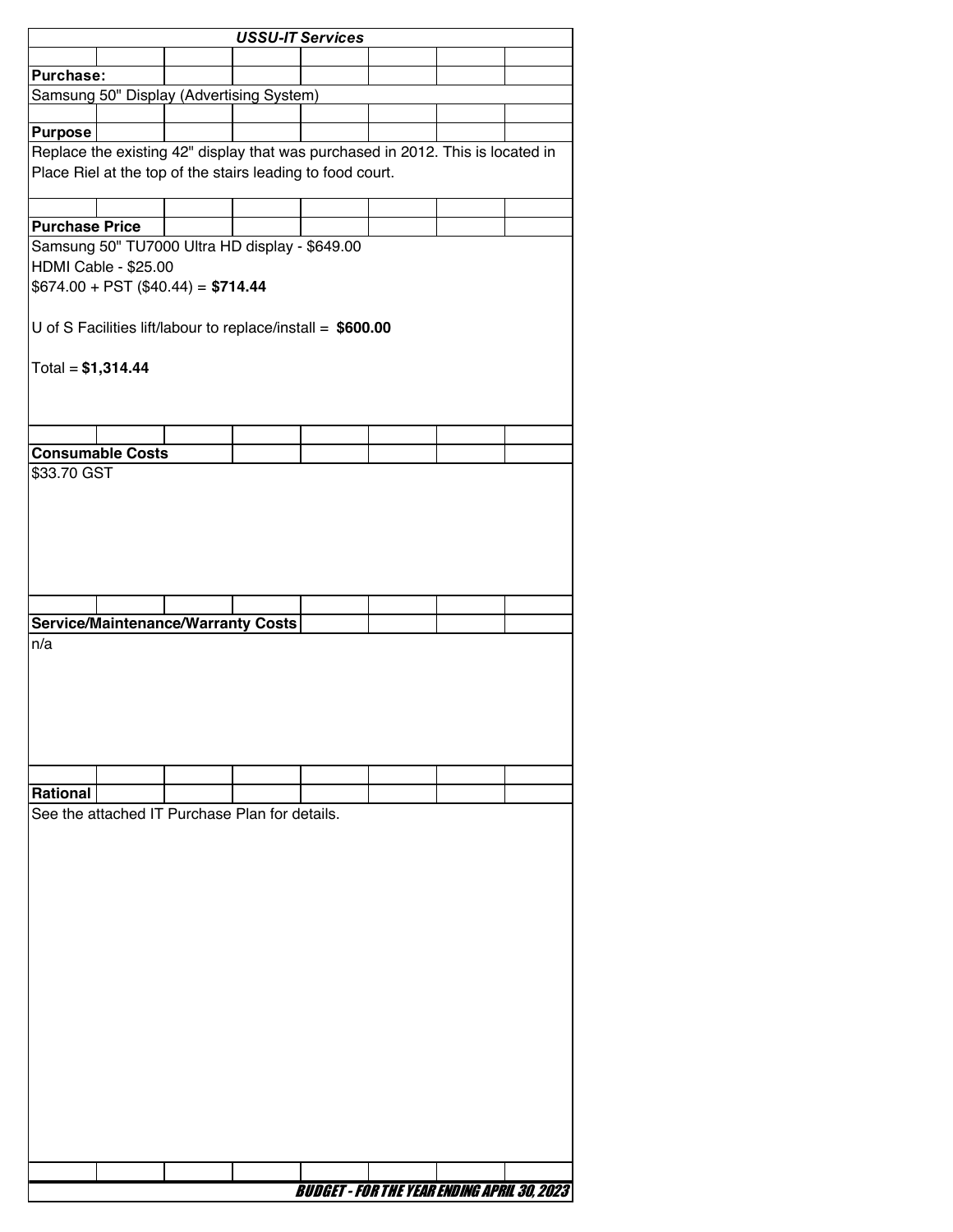|                       | <b>USSU-IT Services</b>                                                         |  |  |                                                    |  |  |  |  |  |  |
|-----------------------|---------------------------------------------------------------------------------|--|--|----------------------------------------------------|--|--|--|--|--|--|
|                       |                                                                                 |  |  |                                                    |  |  |  |  |  |  |
| Purchase:             |                                                                                 |  |  |                                                    |  |  |  |  |  |  |
|                       | Samsung 50" Display (Meeting Room)                                              |  |  |                                                    |  |  |  |  |  |  |
| <b>Purpose</b>        |                                                                                 |  |  |                                                    |  |  |  |  |  |  |
|                       | Replace the existing 42" display that was purchased in 2009. This is located in |  |  |                                                    |  |  |  |  |  |  |
|                       | the small meeting room on the second floor of Place Riel.                       |  |  |                                                    |  |  |  |  |  |  |
|                       |                                                                                 |  |  |                                                    |  |  |  |  |  |  |
| <b>Purchase Price</b> |                                                                                 |  |  |                                                    |  |  |  |  |  |  |
|                       | Samsung 50" TU7000 Ultra HD display - \$649.00                                  |  |  |                                                    |  |  |  |  |  |  |
|                       | HDMI Cable - \$25.00                                                            |  |  |                                                    |  |  |  |  |  |  |
|                       | $$674.00 + PST ($40.44) = $714.44$                                              |  |  |                                                    |  |  |  |  |  |  |
|                       |                                                                                 |  |  |                                                    |  |  |  |  |  |  |
|                       |                                                                                 |  |  |                                                    |  |  |  |  |  |  |
|                       |                                                                                 |  |  |                                                    |  |  |  |  |  |  |
|                       |                                                                                 |  |  |                                                    |  |  |  |  |  |  |
|                       |                                                                                 |  |  |                                                    |  |  |  |  |  |  |
|                       |                                                                                 |  |  |                                                    |  |  |  |  |  |  |
|                       |                                                                                 |  |  |                                                    |  |  |  |  |  |  |
|                       | <b>Consumable Costs</b>                                                         |  |  |                                                    |  |  |  |  |  |  |
| \$33.70 GST           |                                                                                 |  |  |                                                    |  |  |  |  |  |  |
|                       |                                                                                 |  |  |                                                    |  |  |  |  |  |  |
|                       |                                                                                 |  |  |                                                    |  |  |  |  |  |  |
|                       |                                                                                 |  |  |                                                    |  |  |  |  |  |  |
|                       |                                                                                 |  |  |                                                    |  |  |  |  |  |  |
|                       |                                                                                 |  |  |                                                    |  |  |  |  |  |  |
|                       |                                                                                 |  |  |                                                    |  |  |  |  |  |  |
|                       | <b>Service/Maintenance/Warranty Costs</b>                                       |  |  |                                                    |  |  |  |  |  |  |
| n/a                   |                                                                                 |  |  |                                                    |  |  |  |  |  |  |
|                       |                                                                                 |  |  |                                                    |  |  |  |  |  |  |
|                       |                                                                                 |  |  |                                                    |  |  |  |  |  |  |
|                       |                                                                                 |  |  |                                                    |  |  |  |  |  |  |
|                       |                                                                                 |  |  |                                                    |  |  |  |  |  |  |
|                       |                                                                                 |  |  |                                                    |  |  |  |  |  |  |
|                       |                                                                                 |  |  |                                                    |  |  |  |  |  |  |
| <b>Rational</b>       |                                                                                 |  |  |                                                    |  |  |  |  |  |  |
|                       | See the attached IT Purchase Plan for details.                                  |  |  |                                                    |  |  |  |  |  |  |
|                       |                                                                                 |  |  |                                                    |  |  |  |  |  |  |
|                       |                                                                                 |  |  |                                                    |  |  |  |  |  |  |
|                       |                                                                                 |  |  |                                                    |  |  |  |  |  |  |
|                       |                                                                                 |  |  |                                                    |  |  |  |  |  |  |
|                       |                                                                                 |  |  |                                                    |  |  |  |  |  |  |
|                       |                                                                                 |  |  |                                                    |  |  |  |  |  |  |
|                       |                                                                                 |  |  |                                                    |  |  |  |  |  |  |
|                       |                                                                                 |  |  |                                                    |  |  |  |  |  |  |
|                       |                                                                                 |  |  |                                                    |  |  |  |  |  |  |
|                       |                                                                                 |  |  |                                                    |  |  |  |  |  |  |
|                       |                                                                                 |  |  |                                                    |  |  |  |  |  |  |
|                       |                                                                                 |  |  |                                                    |  |  |  |  |  |  |
|                       |                                                                                 |  |  |                                                    |  |  |  |  |  |  |
|                       |                                                                                 |  |  |                                                    |  |  |  |  |  |  |
|                       |                                                                                 |  |  |                                                    |  |  |  |  |  |  |
|                       |                                                                                 |  |  |                                                    |  |  |  |  |  |  |
|                       |                                                                                 |  |  |                                                    |  |  |  |  |  |  |
|                       |                                                                                 |  |  | <b>BUDGET - FOR THE YEAR ENDING APRIL 30, 2023</b> |  |  |  |  |  |  |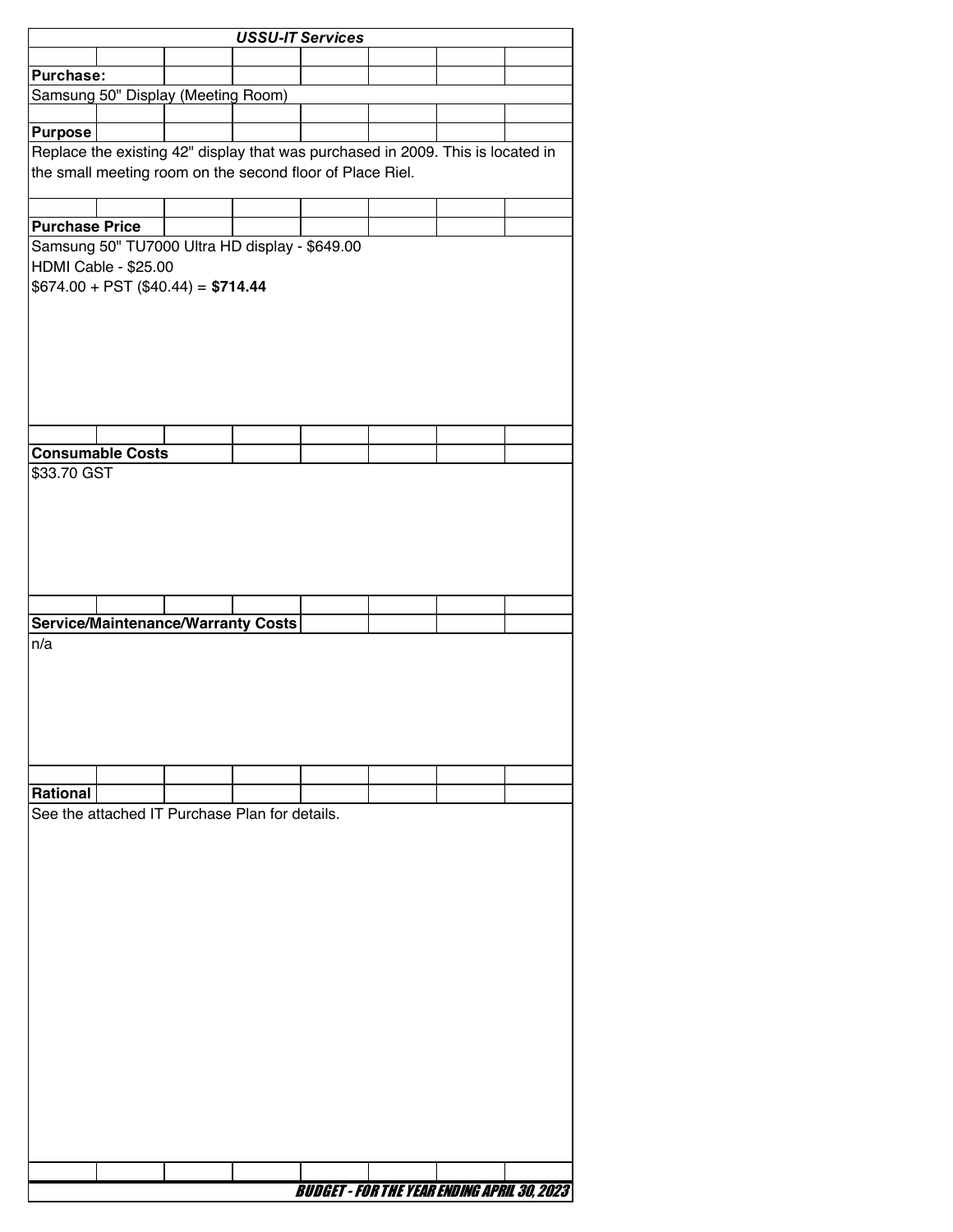|                       | <b>USSU-IT Services</b>                                                         |  |  |                                                    |  |  |  |  |  |
|-----------------------|---------------------------------------------------------------------------------|--|--|----------------------------------------------------|--|--|--|--|--|
|                       |                                                                                 |  |  |                                                    |  |  |  |  |  |
| <b>Purchase:</b>      |                                                                                 |  |  |                                                    |  |  |  |  |  |
|                       | Upgrade Roy Romanow Council Chamber A/V & Conferencing Equipment                |  |  |                                                    |  |  |  |  |  |
| <b>Purpose</b>        |                                                                                 |  |  |                                                    |  |  |  |  |  |
|                       | The equipment in the council chamber was installed and purchased in 2010,       |  |  |                                                    |  |  |  |  |  |
|                       | this will replace the existing projector, upgrade the a/v equipment from analog |  |  |                                                    |  |  |  |  |  |
|                       | to digital and add two camera/microphones for conferencing.                     |  |  |                                                    |  |  |  |  |  |
|                       |                                                                                 |  |  |                                                    |  |  |  |  |  |
| <b>Purchase Price</b> |                                                                                 |  |  |                                                    |  |  |  |  |  |
|                       | Video Conference system (cameras, speakers, microphones) and associated         |  |  |                                                    |  |  |  |  |  |
|                       | cable management system, power, labour, etc - $$8,175.86 + PST $490.55 =$       |  |  |                                                    |  |  |  |  |  |
| \$8,666.41            |                                                                                 |  |  |                                                    |  |  |  |  |  |
|                       | New Data Projector & upgrade to digital A/V system - \$10,381.06 + PST          |  |  |                                                    |  |  |  |  |  |
|                       | $$622.81 = $11,003.87$                                                          |  |  |                                                    |  |  |  |  |  |
|                       | Total \$18,556.92 + PST (\$1,113.36) = \$19,670.28                              |  |  |                                                    |  |  |  |  |  |
|                       |                                                                                 |  |  |                                                    |  |  |  |  |  |
|                       |                                                                                 |  |  |                                                    |  |  |  |  |  |
|                       |                                                                                 |  |  |                                                    |  |  |  |  |  |
|                       |                                                                                 |  |  |                                                    |  |  |  |  |  |
|                       | <b>Consumable Costs</b>                                                         |  |  |                                                    |  |  |  |  |  |
| \$927.85 GST          |                                                                                 |  |  |                                                    |  |  |  |  |  |
|                       |                                                                                 |  |  |                                                    |  |  |  |  |  |
|                       |                                                                                 |  |  |                                                    |  |  |  |  |  |
|                       |                                                                                 |  |  |                                                    |  |  |  |  |  |
|                       |                                                                                 |  |  |                                                    |  |  |  |  |  |
|                       |                                                                                 |  |  |                                                    |  |  |  |  |  |
|                       |                                                                                 |  |  |                                                    |  |  |  |  |  |
|                       |                                                                                 |  |  |                                                    |  |  |  |  |  |
|                       | <b>Service/Maintenance/Warranty Costs</b>                                       |  |  |                                                    |  |  |  |  |  |
| n/a                   |                                                                                 |  |  |                                                    |  |  |  |  |  |
|                       |                                                                                 |  |  |                                                    |  |  |  |  |  |
|                       |                                                                                 |  |  |                                                    |  |  |  |  |  |
|                       |                                                                                 |  |  |                                                    |  |  |  |  |  |
|                       |                                                                                 |  |  |                                                    |  |  |  |  |  |
|                       |                                                                                 |  |  |                                                    |  |  |  |  |  |
|                       |                                                                                 |  |  |                                                    |  |  |  |  |  |
| <b>Rational</b>       |                                                                                 |  |  |                                                    |  |  |  |  |  |
|                       | See the attached IT Purchase Plan for details.                                  |  |  |                                                    |  |  |  |  |  |
|                       |                                                                                 |  |  |                                                    |  |  |  |  |  |
|                       |                                                                                 |  |  |                                                    |  |  |  |  |  |
|                       |                                                                                 |  |  |                                                    |  |  |  |  |  |
|                       |                                                                                 |  |  |                                                    |  |  |  |  |  |
|                       |                                                                                 |  |  |                                                    |  |  |  |  |  |
|                       |                                                                                 |  |  |                                                    |  |  |  |  |  |
|                       |                                                                                 |  |  |                                                    |  |  |  |  |  |
|                       |                                                                                 |  |  |                                                    |  |  |  |  |  |
|                       |                                                                                 |  |  |                                                    |  |  |  |  |  |
|                       |                                                                                 |  |  |                                                    |  |  |  |  |  |
|                       |                                                                                 |  |  |                                                    |  |  |  |  |  |
|                       |                                                                                 |  |  |                                                    |  |  |  |  |  |
|                       |                                                                                 |  |  |                                                    |  |  |  |  |  |
|                       |                                                                                 |  |  |                                                    |  |  |  |  |  |
|                       |                                                                                 |  |  |                                                    |  |  |  |  |  |
|                       |                                                                                 |  |  |                                                    |  |  |  |  |  |
|                       |                                                                                 |  |  |                                                    |  |  |  |  |  |
|                       |                                                                                 |  |  |                                                    |  |  |  |  |  |
|                       |                                                                                 |  |  |                                                    |  |  |  |  |  |
|                       |                                                                                 |  |  | <b>BUDGET - FOR THE YEAR ENDING APRIL 30, 2023</b> |  |  |  |  |  |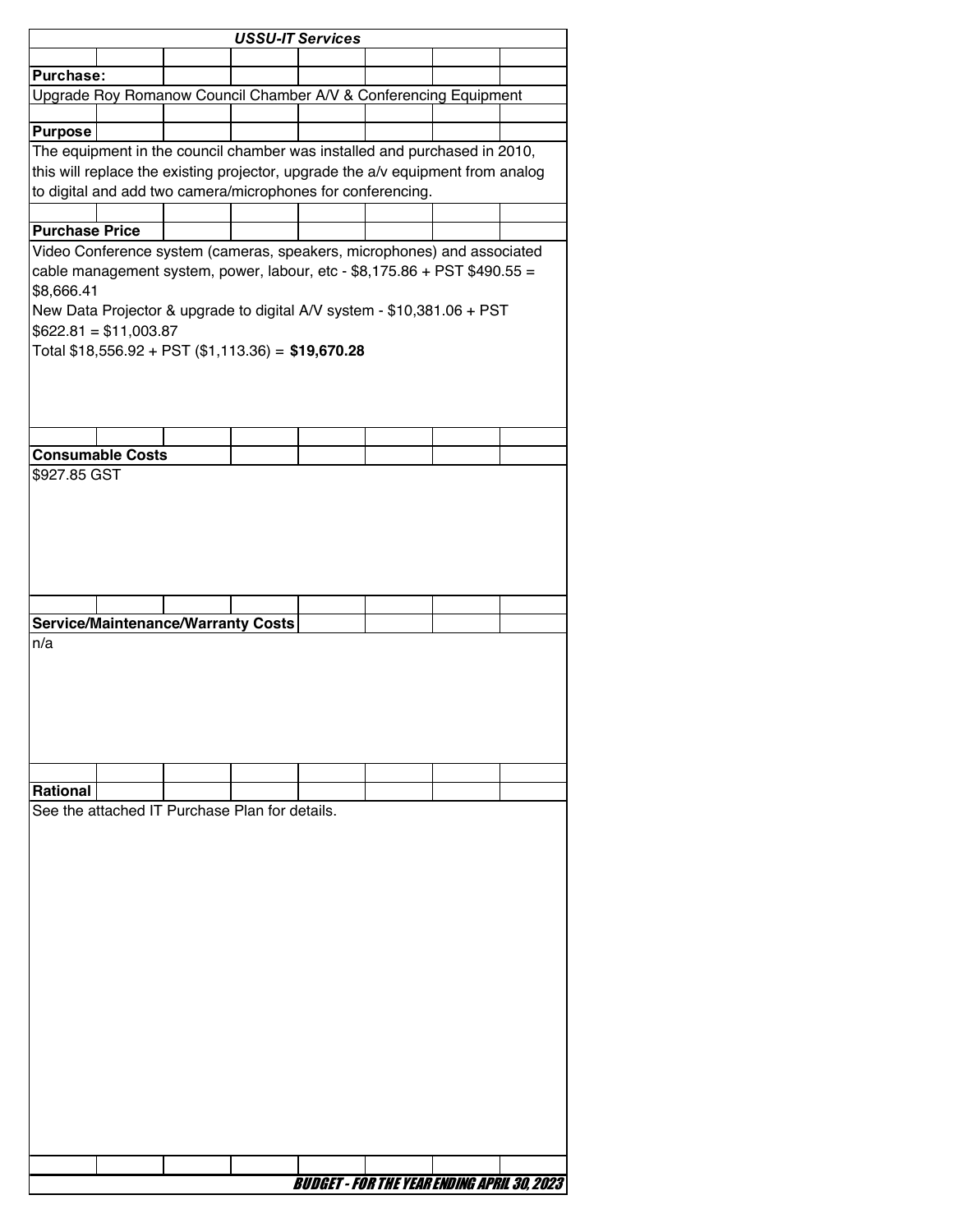|                         |                                                                                                          |  | <b>USSU - Louis'</b> |                                                    |  |
|-------------------------|----------------------------------------------------------------------------------------------------------|--|----------------------|----------------------------------------------------|--|
|                         |                                                                                                          |  |                      |                                                    |  |
| Purchase:               |                                                                                                          |  |                      |                                                    |  |
|                         | Upholstery for Damaged Louis' Banquettes                                                                 |  |                      |                                                    |  |
| <b>Purpose</b>          |                                                                                                          |  |                      |                                                    |  |
|                         | To replace seating and backs on severely damaged booths at Louis'                                        |  |                      |                                                    |  |
|                         |                                                                                                          |  |                      |                                                    |  |
|                         |                                                                                                          |  |                      |                                                    |  |
| <b>Purchase Price</b>   |                                                                                                          |  |                      |                                                    |  |
|                         | 6 seats at \$185/each plus \$75 for takeaway and \$75 for delivery back. Total: \$1260 plus \$75,60 PST. |  |                      |                                                    |  |
|                         | Total \$1,335.60. *Price could increase to double if backs need to be replaced due to outdated fabric.   |  |                      |                                                    |  |
|                         |                                                                                                          |  |                      |                                                    |  |
|                         |                                                                                                          |  |                      |                                                    |  |
|                         |                                                                                                          |  |                      |                                                    |  |
|                         |                                                                                                          |  |                      |                                                    |  |
|                         |                                                                                                          |  |                      |                                                    |  |
|                         |                                                                                                          |  |                      |                                                    |  |
|                         |                                                                                                          |  |                      |                                                    |  |
|                         |                                                                                                          |  |                      |                                                    |  |
| <b>Consumable Costs</b> |                                                                                                          |  |                      |                                                    |  |
| \$63 GST.               |                                                                                                          |  |                      |                                                    |  |
|                         |                                                                                                          |  |                      |                                                    |  |
|                         |                                                                                                          |  |                      |                                                    |  |
|                         |                                                                                                          |  |                      |                                                    |  |
|                         |                                                                                                          |  |                      |                                                    |  |
|                         |                                                                                                          |  |                      |                                                    |  |
|                         | Service/Maintenance/Warranty Costs                                                                       |  |                      |                                                    |  |
| 1 Year Warranty.        |                                                                                                          |  |                      |                                                    |  |
|                         |                                                                                                          |  |                      |                                                    |  |
|                         |                                                                                                          |  |                      |                                                    |  |
|                         |                                                                                                          |  |                      |                                                    |  |
|                         |                                                                                                          |  |                      |                                                    |  |
|                         |                                                                                                          |  |                      |                                                    |  |
|                         |                                                                                                          |  |                      |                                                    |  |
| Rational                |                                                                                                          |  |                      |                                                    |  |
|                         | The booth seats are in terrible shape after years of wear. They were installed in 2013. We need to       |  |                      |                                                    |  |
|                         | replace 6 cushions at a minimum to have the booths be acceptable for customers to sit at.                |  |                      |                                                    |  |
|                         |                                                                                                          |  |                      |                                                    |  |
|                         |                                                                                                          |  |                      |                                                    |  |
|                         |                                                                                                          |  |                      |                                                    |  |
|                         |                                                                                                          |  |                      |                                                    |  |
|                         |                                                                                                          |  |                      |                                                    |  |
|                         |                                                                                                          |  |                      |                                                    |  |
|                         |                                                                                                          |  |                      |                                                    |  |
|                         |                                                                                                          |  |                      |                                                    |  |
|                         |                                                                                                          |  |                      |                                                    |  |
|                         |                                                                                                          |  |                      |                                                    |  |
|                         |                                                                                                          |  |                      |                                                    |  |
|                         |                                                                                                          |  |                      |                                                    |  |
|                         |                                                                                                          |  |                      |                                                    |  |
|                         |                                                                                                          |  |                      |                                                    |  |
|                         |                                                                                                          |  |                      |                                                    |  |
|                         |                                                                                                          |  |                      | <b>BUDGET - FOR THE YEAR ENDING APRIL 30, 2023</b> |  |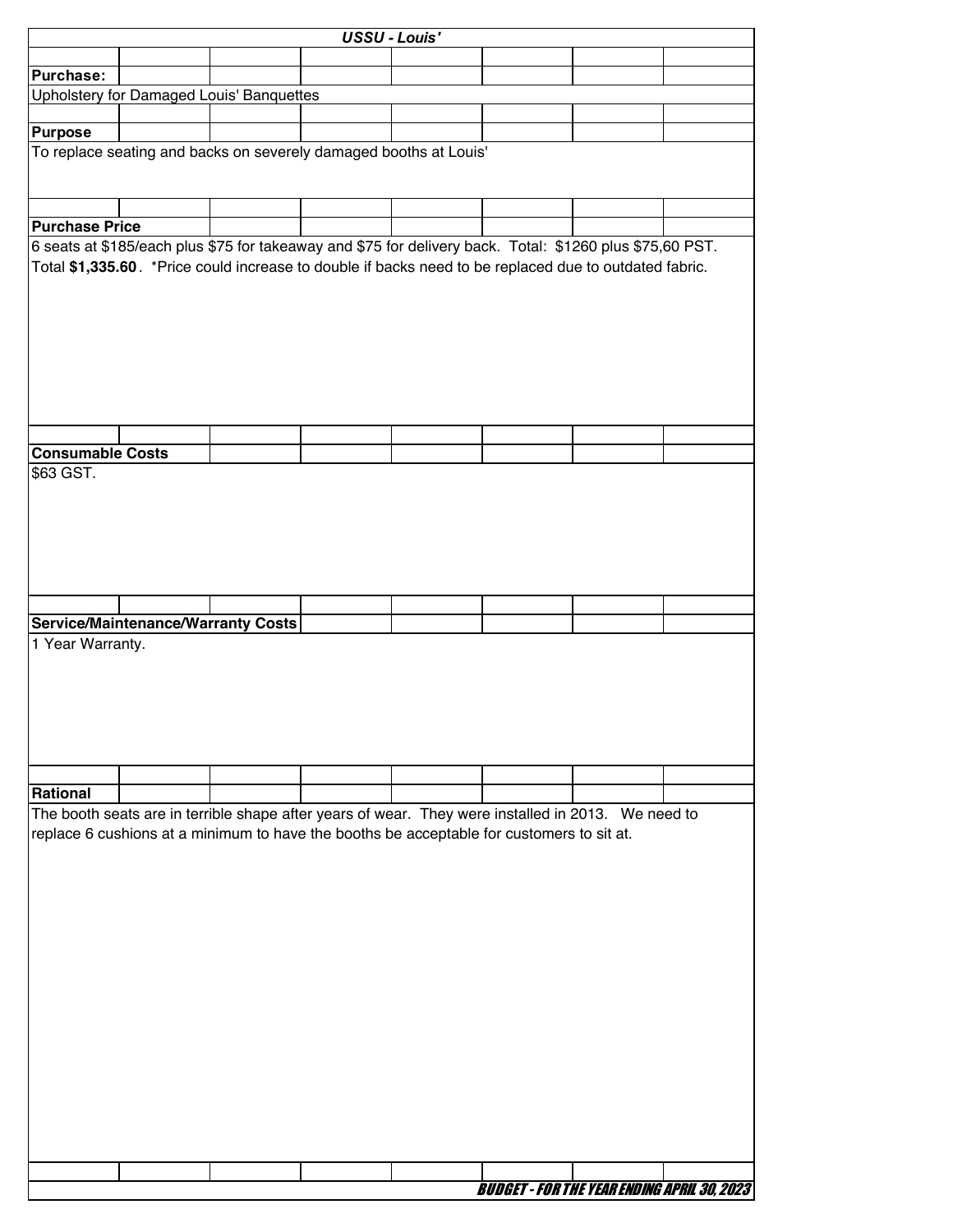| <b>USSU-Louis'</b>    |                                       |                                           |                                                                                                                                                                                                                                                                                                                                                                                                                    |  |  |  |  |  |  |
|-----------------------|---------------------------------------|-------------------------------------------|--------------------------------------------------------------------------------------------------------------------------------------------------------------------------------------------------------------------------------------------------------------------------------------------------------------------------------------------------------------------------------------------------------------------|--|--|--|--|--|--|
|                       |                                       |                                           |                                                                                                                                                                                                                                                                                                                                                                                                                    |  |  |  |  |  |  |
| <b>Purchase:</b>      |                                       |                                           |                                                                                                                                                                                                                                                                                                                                                                                                                    |  |  |  |  |  |  |
|                       | <b>Lighting for Louis' Dancefloor</b> |                                           |                                                                                                                                                                                                                                                                                                                                                                                                                    |  |  |  |  |  |  |
|                       |                                       |                                           |                                                                                                                                                                                                                                                                                                                                                                                                                    |  |  |  |  |  |  |
| <b>Purpose</b>        |                                       |                                           |                                                                                                                                                                                                                                                                                                                                                                                                                    |  |  |  |  |  |  |
|                       |                                       |                                           | Lighting for the Louis' dancefloor that will allow for improved, active lighting for                                                                                                                                                                                                                                                                                                                               |  |  |  |  |  |  |
|                       |                                       | events that have DJ's and dancing.        |                                                                                                                                                                                                                                                                                                                                                                                                                    |  |  |  |  |  |  |
|                       |                                       |                                           |                                                                                                                                                                                                                                                                                                                                                                                                                    |  |  |  |  |  |  |
| <b>Purchase Price</b> |                                       |                                           |                                                                                                                                                                                                                                                                                                                                                                                                                    |  |  |  |  |  |  |
|                       |                                       |                                           | 1 ADJ Stinger: \$349.00, 2 x ADJ Inno Pocket Roll: \$620.00, 1 ADJ Boom Box                                                                                                                                                                                                                                                                                                                                        |  |  |  |  |  |  |
|                       |                                       |                                           | FX1: \$469.00, 4 x C-Clamps: \$88.00. Plus \$91.56 PST= \$1,617.56                                                                                                                                                                                                                                                                                                                                                 |  |  |  |  |  |  |
|                       |                                       |                                           |                                                                                                                                                                                                                                                                                                                                                                                                                    |  |  |  |  |  |  |
|                       | <b>Consumable Costs</b>               |                                           |                                                                                                                                                                                                                                                                                                                                                                                                                    |  |  |  |  |  |  |
| \$76.30 GST           |                                       |                                           |                                                                                                                                                                                                                                                                                                                                                                                                                    |  |  |  |  |  |  |
|                       |                                       |                                           |                                                                                                                                                                                                                                                                                                                                                                                                                    |  |  |  |  |  |  |
|                       |                                       |                                           |                                                                                                                                                                                                                                                                                                                                                                                                                    |  |  |  |  |  |  |
| 1 Year Warranty.      |                                       | <b>Service/Maintenance/Warranty Costs</b> |                                                                                                                                                                                                                                                                                                                                                                                                                    |  |  |  |  |  |  |
|                       |                                       |                                           |                                                                                                                                                                                                                                                                                                                                                                                                                    |  |  |  |  |  |  |
|                       |                                       |                                           |                                                                                                                                                                                                                                                                                                                                                                                                                    |  |  |  |  |  |  |
| <b>Rational</b>       |                                       |                                           |                                                                                                                                                                                                                                                                                                                                                                                                                    |  |  |  |  |  |  |
|                       | and enhancing their events.           |                                           | Louis' currently has stage lighting for concerts and a mirrorball that can be<br>used for events that involve dancing. In recent years Louis' clients have had a<br>need for more complex dance lighting for events that involve DJ's. Louis' has<br>had to rent these lights and pass the costs on to customers. By purchasing<br>lights, Louis' will be able to make them available to student groups at no cost |  |  |  |  |  |  |
|                       |                                       |                                           |                                                                                                                                                                                                                                                                                                                                                                                                                    |  |  |  |  |  |  |
|                       |                                       |                                           |                                                                                                                                                                                                                                                                                                                                                                                                                    |  |  |  |  |  |  |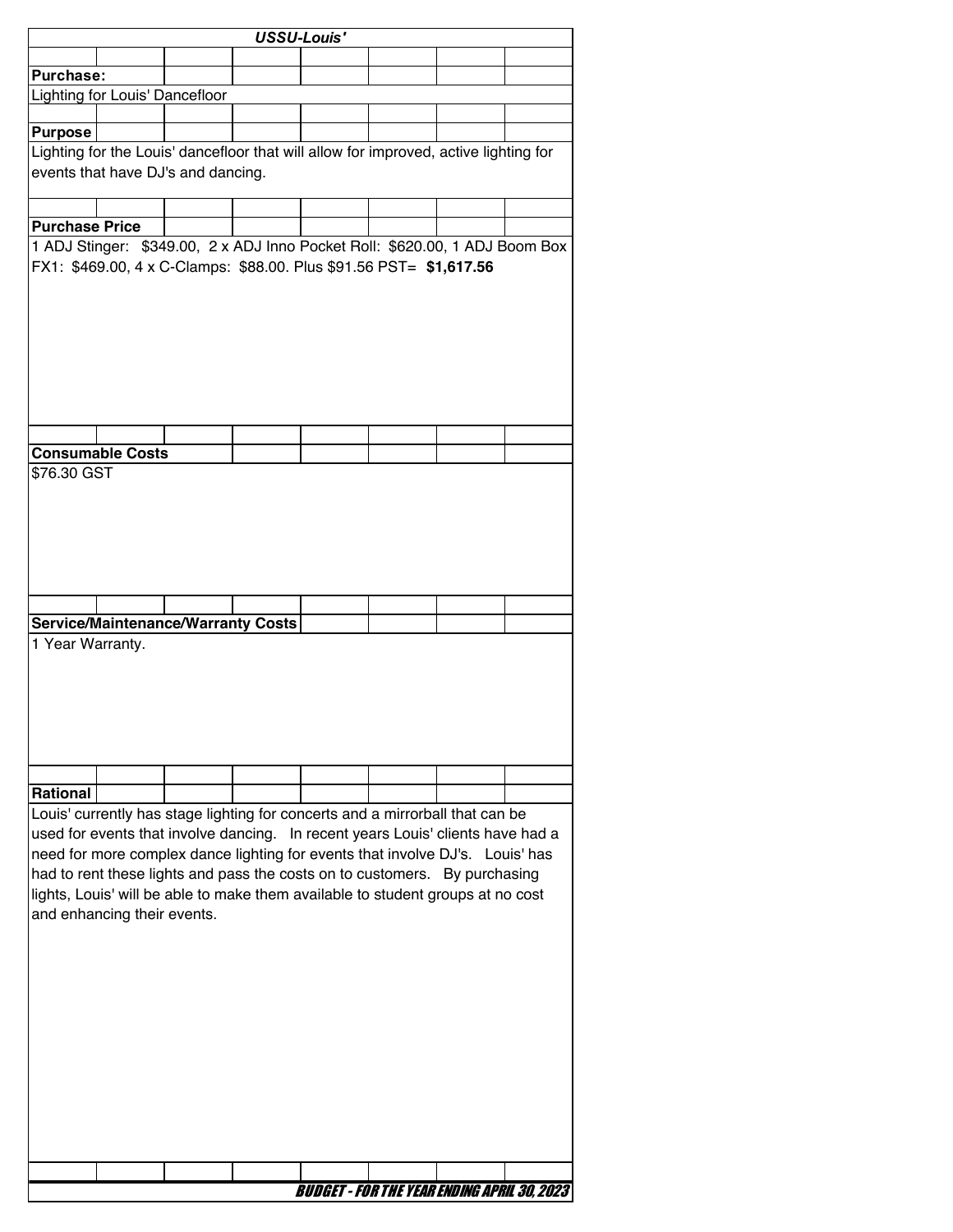|                                                                                                                                                                                                                                                                                                                                                                                                                                                                                                                                                                                                                               |                                                                                                                                                                                                                                                                                                              |  |  | <b>USSU - Louis'</b> |  |                                                    |  |  |  |  |
|-------------------------------------------------------------------------------------------------------------------------------------------------------------------------------------------------------------------------------------------------------------------------------------------------------------------------------------------------------------------------------------------------------------------------------------------------------------------------------------------------------------------------------------------------------------------------------------------------------------------------------|--------------------------------------------------------------------------------------------------------------------------------------------------------------------------------------------------------------------------------------------------------------------------------------------------------------|--|--|----------------------|--|----------------------------------------------------|--|--|--|--|
|                                                                                                                                                                                                                                                                                                                                                                                                                                                                                                                                                                                                                               |                                                                                                                                                                                                                                                                                                              |  |  |                      |  |                                                    |  |  |  |  |
| <b>Purchase:</b>                                                                                                                                                                                                                                                                                                                                                                                                                                                                                                                                                                                                              |                                                                                                                                                                                                                                                                                                              |  |  |                      |  |                                                    |  |  |  |  |
|                                                                                                                                                                                                                                                                                                                                                                                                                                                                                                                                                                                                                               | Various Banquet and Event Wares                                                                                                                                                                                                                                                                              |  |  |                      |  |                                                    |  |  |  |  |
|                                                                                                                                                                                                                                                                                                                                                                                                                                                                                                                                                                                                                               |                                                                                                                                                                                                                                                                                                              |  |  |                      |  |                                                    |  |  |  |  |
| <b>Purpose</b>                                                                                                                                                                                                                                                                                                                                                                                                                                                                                                                                                                                                                |                                                                                                                                                                                                                                                                                                              |  |  |                      |  |                                                    |  |  |  |  |
| To replace outdated and missing items for food service at Louis' and Louis' Loft Events.                                                                                                                                                                                                                                                                                                                                                                                                                                                                                                                                      |                                                                                                                                                                                                                                                                                                              |  |  |                      |  |                                                    |  |  |  |  |
| <b>Purchase Price</b>                                                                                                                                                                                                                                                                                                                                                                                                                                                                                                                                                                                                         |                                                                                                                                                                                                                                                                                                              |  |  |                      |  |                                                    |  |  |  |  |
|                                                                                                                                                                                                                                                                                                                                                                                                                                                                                                                                                                                                                               |                                                                                                                                                                                                                                                                                                              |  |  |                      |  |                                                    |  |  |  |  |
| Slotted Spoons x12= \$310.80, Solid Spoons x 12= \$310.80, Serving Ladles x 2= \$79, Offset serving<br>tongs x 12= \$309, Offset tongs 9" x 18= \$430.20, Serving tongs 8" x 12h= \$203.40, Bowl Peppled 23"<br>Clear x 4= \$220, Bowl Peppled 18" x 8= \$264, Bowl peppled 12" x12= \$108, Classic 13.5" platter x<br>12=\$348, White 14" bowl x 6=\$294, White 18" x 4.25" round bowl x 3=\$267, White 24" bowl x 1= \$99,<br>White 13.5" bowl x 6=\$234. Thor Dinner Fork x 20 dozen= \$280, Thor Dinner Knives x 20 dozen =<br>\$491.80, Thor spoons 10 dozen= \$100.24. Total: \$4,349.24 plus \$260.96 PST = \$4,610.20 |                                                                                                                                                                                                                                                                                                              |  |  |                      |  |                                                    |  |  |  |  |
|                                                                                                                                                                                                                                                                                                                                                                                                                                                                                                                                                                                                                               |                                                                                                                                                                                                                                                                                                              |  |  |                      |  |                                                    |  |  |  |  |
| <b>Consumable Costs</b>                                                                                                                                                                                                                                                                                                                                                                                                                                                                                                                                                                                                       |                                                                                                                                                                                                                                                                                                              |  |  |                      |  |                                                    |  |  |  |  |
|                                                                                                                                                                                                                                                                                                                                                                                                                                                                                                                                                                                                                               |                                                                                                                                                                                                                                                                                                              |  |  |                      |  |                                                    |  |  |  |  |
|                                                                                                                                                                                                                                                                                                                                                                                                                                                                                                                                                                                                                               | <b>Service/Maintenance/Warranty Costs</b>                                                                                                                                                                                                                                                                    |  |  |                      |  |                                                    |  |  |  |  |
|                                                                                                                                                                                                                                                                                                                                                                                                                                                                                                                                                                                                                               |                                                                                                                                                                                                                                                                                                              |  |  |                      |  |                                                    |  |  |  |  |
|                                                                                                                                                                                                                                                                                                                                                                                                                                                                                                                                                                                                                               |                                                                                                                                                                                                                                                                                                              |  |  |                      |  |                                                    |  |  |  |  |
| <b>Rational</b>                                                                                                                                                                                                                                                                                                                                                                                                                                                                                                                                                                                                               |                                                                                                                                                                                                                                                                                                              |  |  |                      |  |                                                    |  |  |  |  |
|                                                                                                                                                                                                                                                                                                                                                                                                                                                                                                                                                                                                                               | Many of Louis' banquet wares are extremely outdated or completely unusable. This purchase will provide<br>vessels and serving tools that we will use to display and serve food for Louis' and Louis' Loft guests.  We<br>will also be replacing cutlery that can be used for both banquets and everyday use. |  |  |                      |  |                                                    |  |  |  |  |
|                                                                                                                                                                                                                                                                                                                                                                                                                                                                                                                                                                                                                               |                                                                                                                                                                                                                                                                                                              |  |  |                      |  |                                                    |  |  |  |  |
|                                                                                                                                                                                                                                                                                                                                                                                                                                                                                                                                                                                                                               |                                                                                                                                                                                                                                                                                                              |  |  |                      |  | <b>BUDGET - FOR THE YEAR ENDING APRIL 30, 2023</b> |  |  |  |  |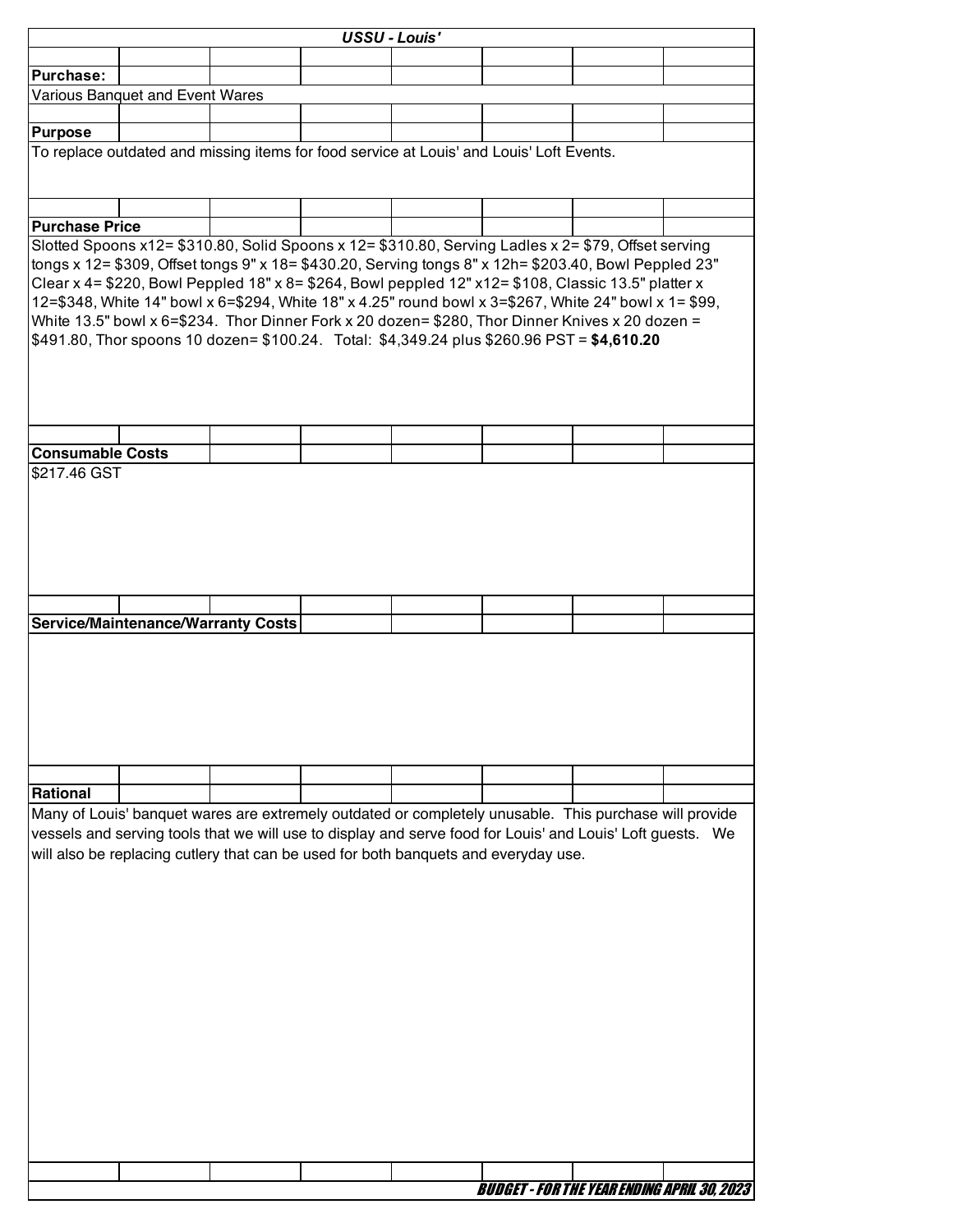|                                         |                                                                                                                                                                                                                | USSU - XL |  |                                                    |  |
|-----------------------------------------|----------------------------------------------------------------------------------------------------------------------------------------------------------------------------------------------------------------|-----------|--|----------------------------------------------------|--|
|                                         |                                                                                                                                                                                                                |           |  |                                                    |  |
| <b>Purchase:</b>                        |                                                                                                                                                                                                                |           |  |                                                    |  |
|                                         | Duralam Integra 27" Laminator                                                                                                                                                                                  |           |  |                                                    |  |
| <b>Purpose</b>                          |                                                                                                                                                                                                                |           |  |                                                    |  |
|                                         | To provide a safe and flexible laminating option at XL Print & Design.                                                                                                                                         |           |  |                                                    |  |
|                                         |                                                                                                                                                                                                                |           |  |                                                    |  |
|                                         |                                                                                                                                                                                                                |           |  |                                                    |  |
| <b>Purchase Price</b>                   |                                                                                                                                                                                                                |           |  |                                                    |  |
|                                         | Total: \$2,495 plus \$149.70 PST = \$2,644.70                                                                                                                                                                  |           |  |                                                    |  |
|                                         |                                                                                                                                                                                                                |           |  |                                                    |  |
|                                         |                                                                                                                                                                                                                |           |  |                                                    |  |
|                                         |                                                                                                                                                                                                                |           |  |                                                    |  |
|                                         |                                                                                                                                                                                                                |           |  |                                                    |  |
|                                         |                                                                                                                                                                                                                |           |  |                                                    |  |
|                                         |                                                                                                                                                                                                                |           |  |                                                    |  |
|                                         |                                                                                                                                                                                                                |           |  |                                                    |  |
|                                         |                                                                                                                                                                                                                |           |  |                                                    |  |
|                                         |                                                                                                                                                                                                                |           |  |                                                    |  |
| <b>Consumable Costs</b><br>\$124.75 GST |                                                                                                                                                                                                                |           |  |                                                    |  |
|                                         |                                                                                                                                                                                                                |           |  |                                                    |  |
|                                         |                                                                                                                                                                                                                |           |  |                                                    |  |
|                                         |                                                                                                                                                                                                                |           |  |                                                    |  |
|                                         |                                                                                                                                                                                                                |           |  |                                                    |  |
|                                         |                                                                                                                                                                                                                |           |  |                                                    |  |
|                                         |                                                                                                                                                                                                                |           |  |                                                    |  |
|                                         | Service/Maintenance/Warranty Costs                                                                                                                                                                             |           |  |                                                    |  |
| 2 Year Warranty.                        |                                                                                                                                                                                                                |           |  |                                                    |  |
|                                         |                                                                                                                                                                                                                |           |  |                                                    |  |
|                                         |                                                                                                                                                                                                                |           |  |                                                    |  |
|                                         |                                                                                                                                                                                                                |           |  |                                                    |  |
|                                         |                                                                                                                                                                                                                |           |  |                                                    |  |
|                                         |                                                                                                                                                                                                                |           |  |                                                    |  |
|                                         |                                                                                                                                                                                                                |           |  |                                                    |  |
| Rational                                |                                                                                                                                                                                                                |           |  |                                                    |  |
|                                         | The laminator at XL is outdated and was bought used a number of years ago. It lacks speed controls and<br>has no automaticshut off setting. A new machine will allow for more control on laminating jobs and a |           |  |                                                    |  |
|                                         | safer piece of equipment to operate.                                                                                                                                                                           |           |  |                                                    |  |
|                                         |                                                                                                                                                                                                                |           |  |                                                    |  |
|                                         |                                                                                                                                                                                                                |           |  |                                                    |  |
|                                         |                                                                                                                                                                                                                |           |  |                                                    |  |
|                                         |                                                                                                                                                                                                                |           |  |                                                    |  |
|                                         |                                                                                                                                                                                                                |           |  |                                                    |  |
|                                         |                                                                                                                                                                                                                |           |  |                                                    |  |
|                                         |                                                                                                                                                                                                                |           |  |                                                    |  |
|                                         |                                                                                                                                                                                                                |           |  |                                                    |  |
|                                         |                                                                                                                                                                                                                |           |  |                                                    |  |
|                                         |                                                                                                                                                                                                                |           |  |                                                    |  |
|                                         |                                                                                                                                                                                                                |           |  |                                                    |  |
|                                         |                                                                                                                                                                                                                |           |  |                                                    |  |
|                                         |                                                                                                                                                                                                                |           |  |                                                    |  |
|                                         |                                                                                                                                                                                                                |           |  |                                                    |  |
|                                         |                                                                                                                                                                                                                |           |  | <b>BUDGET - FOR THE YEAR ENDING APRIL 30, 2023</b> |  |